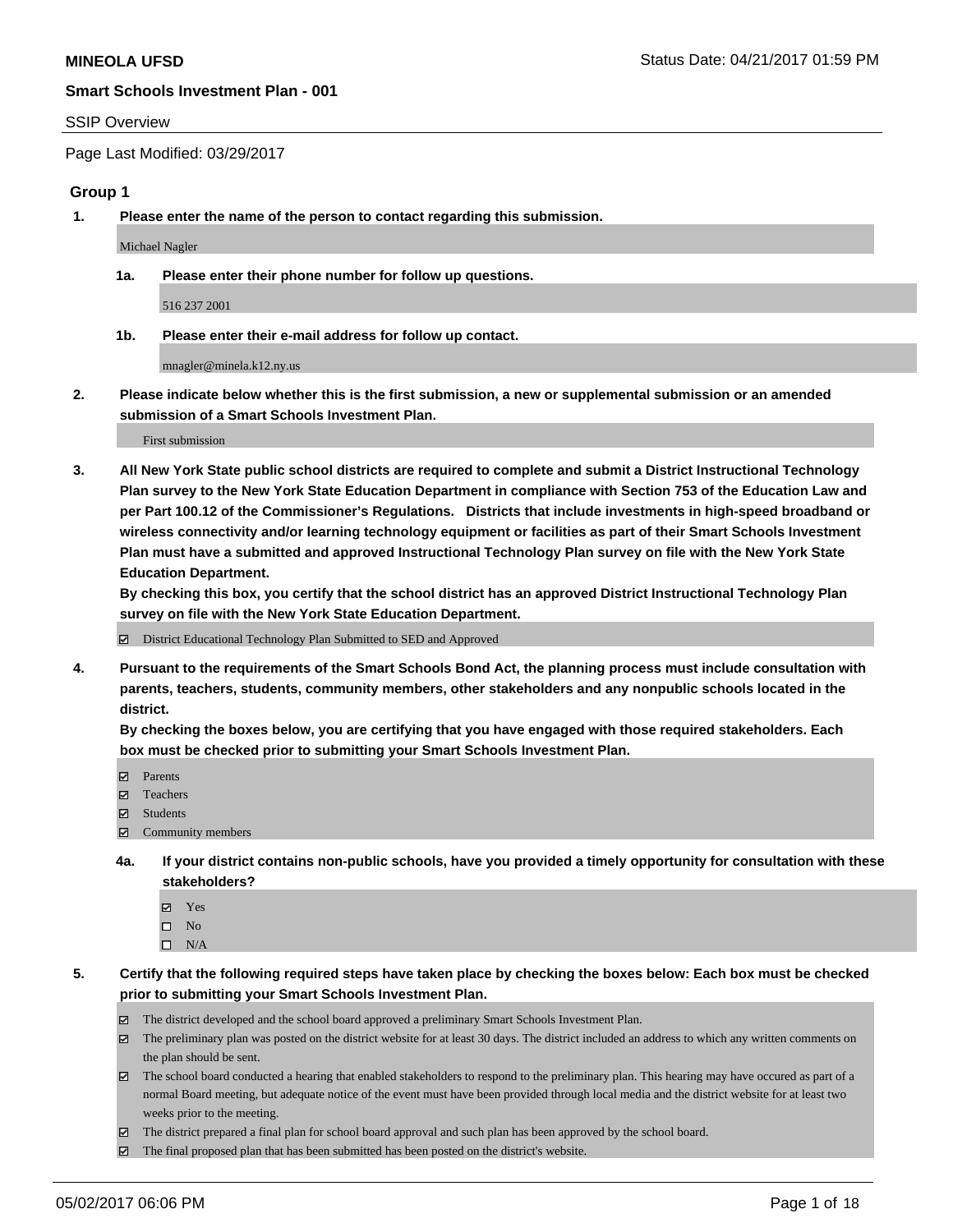### SSIP Overview

Page Last Modified: 03/29/2017

**5a. Please upload the proposed Smart Schools Investment Plan (SSIP) that was posted on the district's website, along with any supporting materials. Note that this should be different than your recently submitted Educational Technology Survey. The Final SSIP, as approved by the School Board, should also be posted on the website and remain there during the course of the projects contained therein.**

SMART Schools Investment Plan HEARING.pptx

**5b. Enter the webpage address where the final Smart Schools Investment Plan is posted. The Plan should remain posted for the life of the included projects.**

www.mineola.k12.ny.us

**6. Please enter an estimate of the total number of students and staff that will benefit from this Smart Schools Investment Plan based on the cumulative projects submitted to date.**

2,900

**7. An LEA/School District may partner with one or more other LEA/School Districts to form a consortium to pool Smart Schools Bond Act funds for a project that meets all other Smart School Bond Act requirements. Each school district participating in the consortium will need to file an approved Smart Schools Investment Plan for the project and submit a signed Memorandum of Understanding that sets forth the details of the consortium including the roles of each respective district.**

 $\Box$  The district plans to participate in a consortium to partner with other school district(s) to implement a Smart Schools project.

**8. Please enter the name and 6-digit SED Code for each LEA/School District participating in the Consortium.**

| <b>Partner LEA/District</b> | <b>ISED BEDS Code</b> |
|-----------------------------|-----------------------|
| (No Response)               | (No Response)         |

**9. Please upload a signed Memorandum of Understanding with all of the participating Consortium partners.**

(No Response)

**10. Your district's Smart Schools Bond Act Allocation is:**

\$576,879

**11. Enter the budget sub-allocations by category that you are submitting for approval at this time. If you are not budgeting SSBA funds for a category, please enter 0 (zero.) If the value entered is \$0, you will not be required to complete that survey question.**

|                                              | Allocations    |
|----------------------------------------------|----------------|
| <b>School Connectivity</b>                   | $\overline{0}$ |
| <b>Connectivity Projects for Communities</b> | $\overline{0}$ |
| Classroom Technology                         | $\mathbf 0$    |
| Pre-Kindergarten Classrooms                  | 576,879        |
| Replace Transportable Classrooms             | $\overline{0}$ |
| <b>High-Tech Security Features</b>           | $\overline{0}$ |
| Totals:                                      | 576,879        |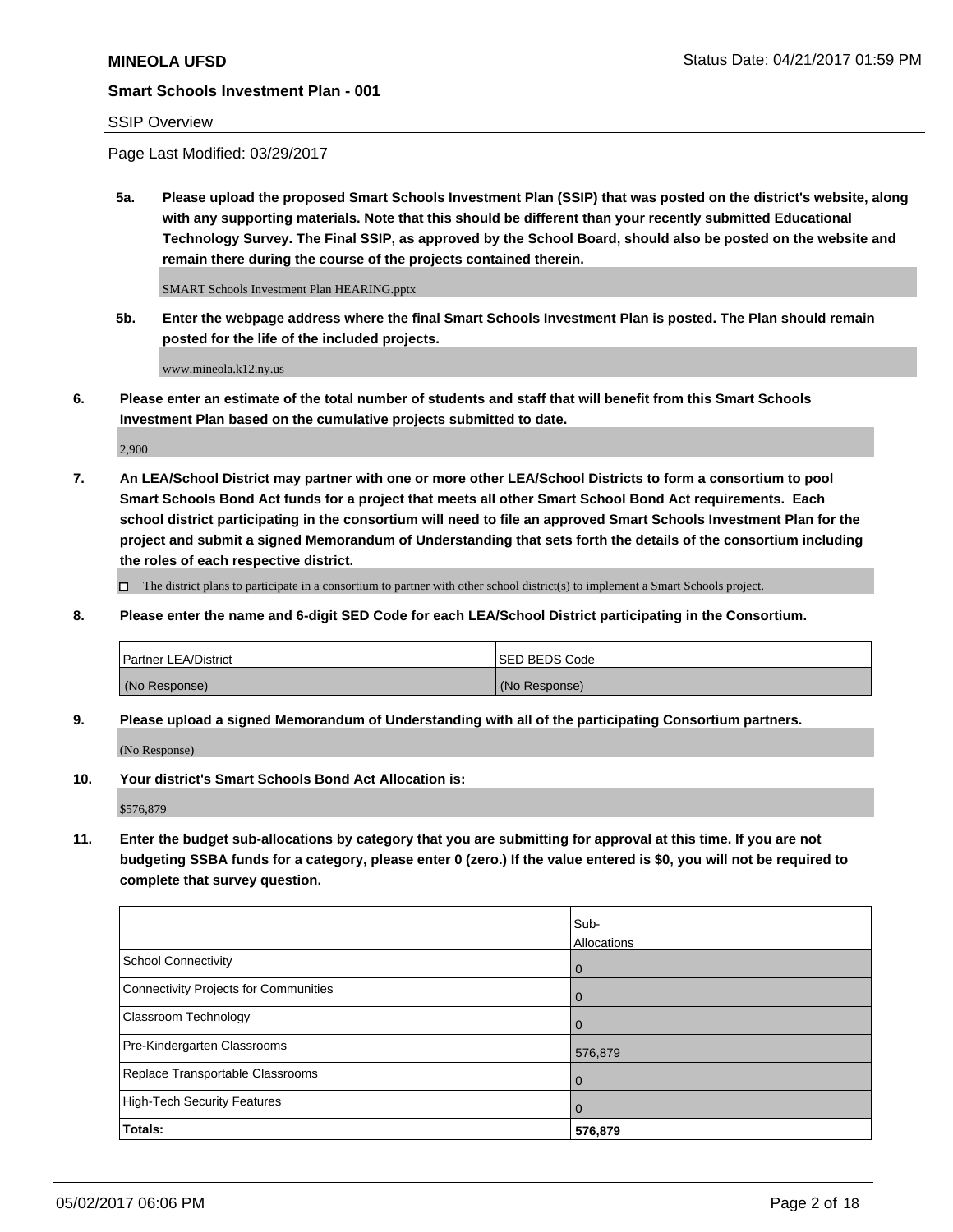### School Connectivity

Page Last Modified: 05/06/2016

## **Group 1**

- **1. In order for students and faculty to receive the maximum benefit from the technology made available under the Smart Schools Bond Act, their school buildings must possess sufficient connectivity infrastructure to ensure that devices can be used during the school day. Smart Schools Investment Plans must demonstrate that:**
	- **sufficient infrastructure that meets the Federal Communications Commission's 100 Mbps per 1,000 students standard currently exists in the buildings where new devices will be deployed, or**
	- **is a planned use of a portion of Smart Schools Bond Act funds, or**
	- **is under development through another funding source.**

**Smart Schools Bond Act funds used for technology infrastructure or classroom technology investments must increase the number of school buildings that meet or exceed the minimum speed standard of 100 Mbps per 1,000 students and staff within 12 months. This standard may be met on either a contracted 24/7 firm service or a "burstable" capability. If the standard is met under the burstable criteria, it must be:**

**1. Specifically codified in a service contract with a provider, and**

**2. Guaranteed to be available to all students and devices as needed, particularly during periods of high demand, such as computer-based testing (CBT) periods.**

**Please describe how your district already meets or is planning to meet this standard within 12 months of plan submission.**

(No Response)

- **1a. If a district believes that it will be impossible to meet this standard within 12 months, it may apply for a waiver of this requirement, as described on the Smart Schools website. The waiver must be filed and approved by SED prior to submitting this survey.**
	- By checking this box, you are certifying that the school district has an approved waiver of this requirement on file with the New York State Education Department.

### **2. Connectivity Speed Calculator (Required)**

|                         | l Number of<br><b>Students</b> | Multiply by<br>100 Kbps | Divide by 1000   Current Speed<br>to Convert to<br>Required<br>l Speed in Mb | in Mb            | Expected<br>Speed to be<br>Attained Within Required<br>12 Months | <b>Expected Date</b><br>When<br>Speed Will be<br><b>Met</b> |
|-------------------------|--------------------------------|-------------------------|------------------------------------------------------------------------------|------------------|------------------------------------------------------------------|-------------------------------------------------------------|
| <b>Calculated Speed</b> | (No<br>Response)               | (No Response)           | (No<br>Response)                                                             | (No<br>Response) | (No<br>Response)                                                 | l (No<br>Response)                                          |

# **3. Describe how you intend to use Smart Schools Bond Act funds for high-speed broadband and/or wireless connectivity projects in school buildings.**

(No Response)

**4. Describe the linkage between the district's District Instructional Technology Plan and the proposed projects. (There should be a link between your response to this question and your response to Question 1 in Part E. Curriculum and Instruction "What are the district's plans to use digital connectivity and technology to improve teaching and learning?)**

(No Response)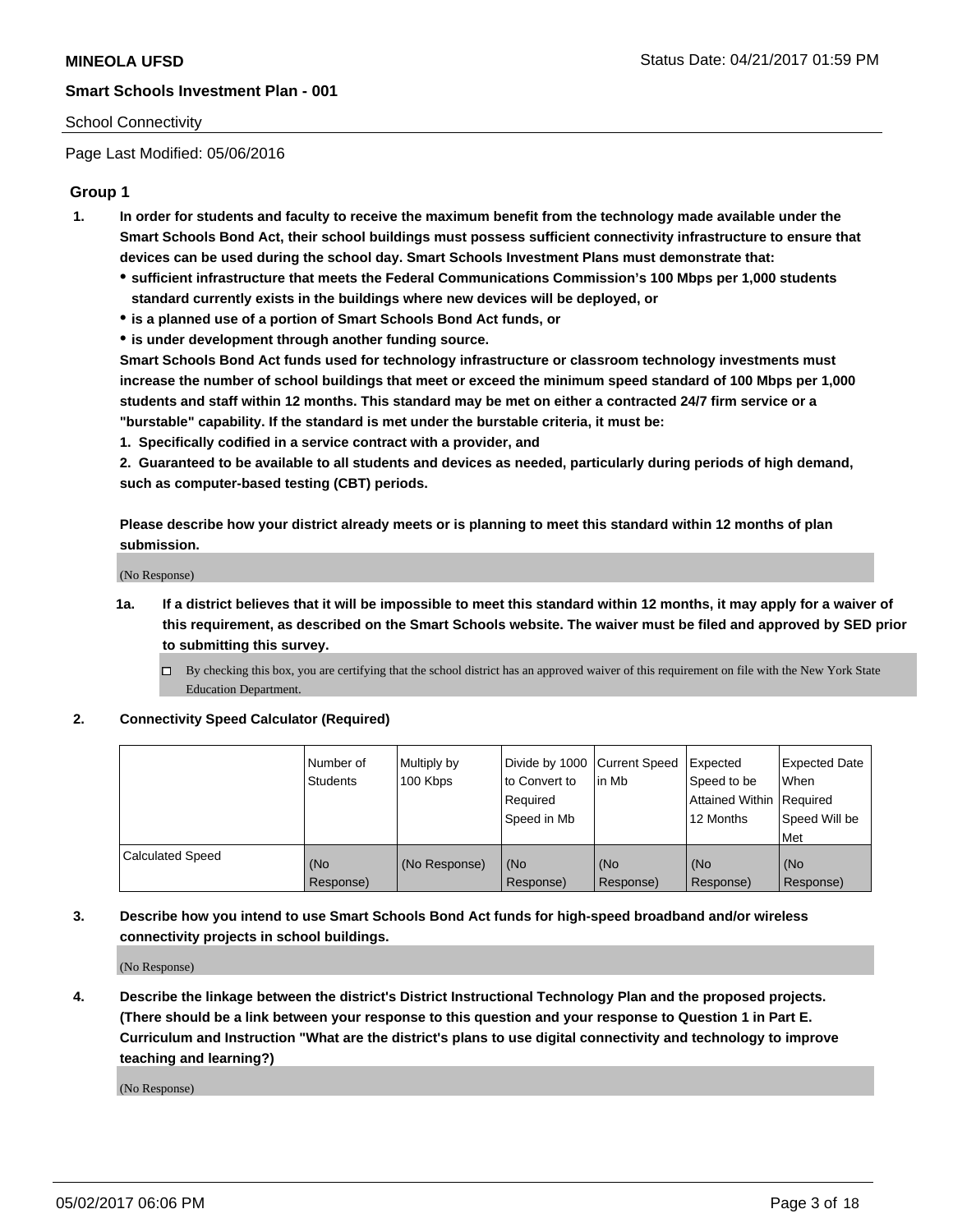### School Connectivity

Page Last Modified: 05/06/2016

**5. If the district wishes to have students and staff access the Internet from wireless devices within the school building, or in close proximity to it, it must first ensure that it has a robust Wi-Fi network in place that has sufficient bandwidth to meet user demand.**

**Please describe how you have quantified this demand and how you plan to meet this demand.**

(No Response)

**6. As indicated on Page 5 of the guidance, the Office of Facilities Planning will have to conduct a preliminary review of all capital projects, including connectivity projects.**

**Please indicate on a separate row each project number given to you by the Office of Facilities Planning.**

| Project Number |  |
|----------------|--|
| (No Response)  |  |

**7. Certain high-tech security and connectivity infrastructure projects may be eligible for an expedited review process as determined by the Office of Facilities Planning.**

**Was your project deemed eligible for streamlined review?**

(No Response)

**8. Include the name and license number of the architect or engineer of record.**

| Name          | License Number |
|---------------|----------------|
| (No Response) | (No Response)  |

**9. If you are submitting an allocation for School Connectivity complete this table.**

**Note that the calculated Total at the bottom of the table must equal the Total allocation for this category that you entered in the SSIP Overview overall budget.** 

|                                            | Sub-          |
|--------------------------------------------|---------------|
|                                            | Allocation    |
| Network/Access Costs                       | (No Response) |
| Outside Plant Costs                        | (No Response) |
| School Internal Connections and Components | (No Response) |
| <b>Professional Services</b>               | (No Response) |
| Testing                                    | (No Response) |
| <b>Other Upfront Costs</b>                 | (No Response) |
| <b>Other Costs</b>                         | (No Response) |
| Totals:                                    | 0             |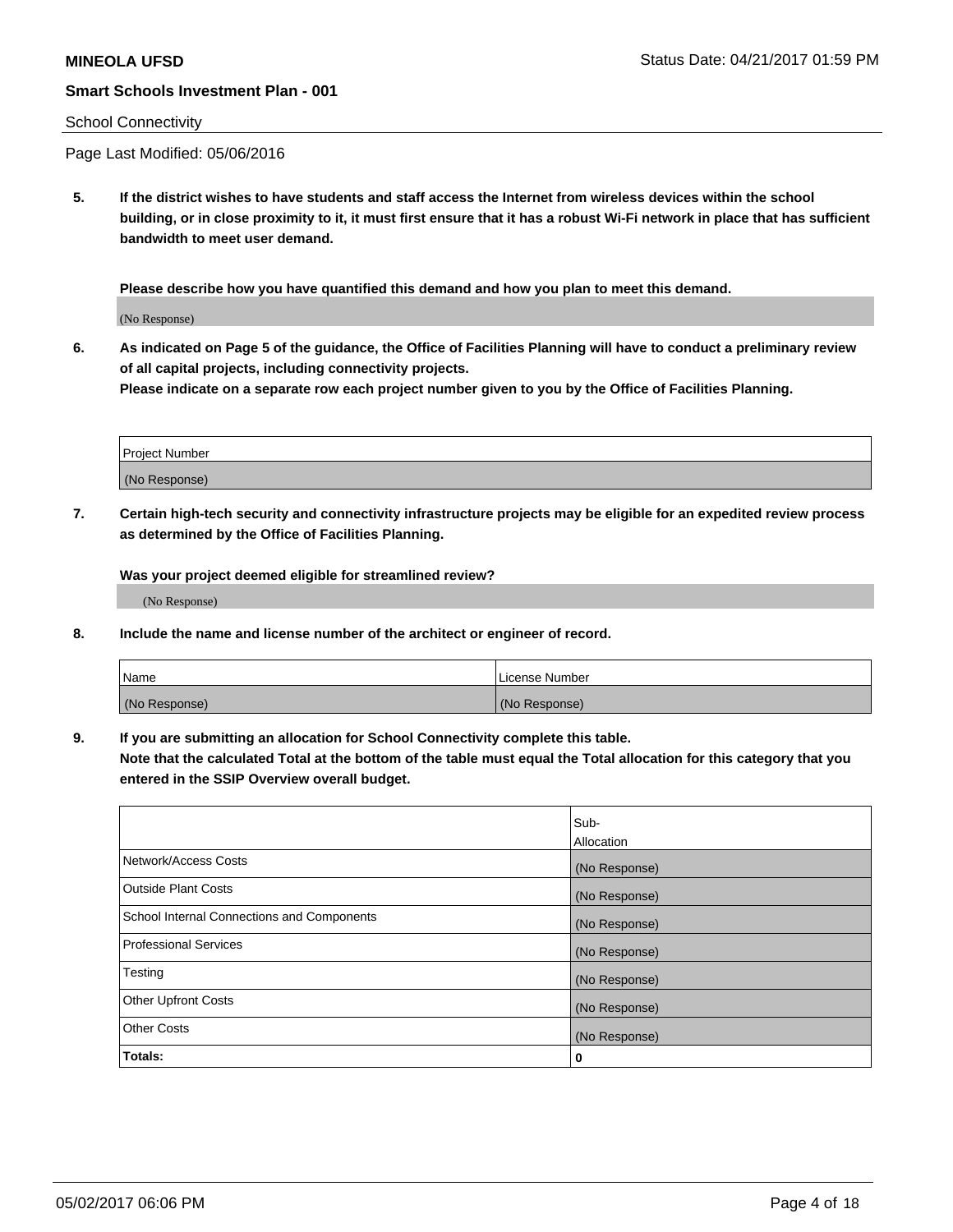## School Connectivity

Page Last Modified: 05/06/2016

**10. Please detail the type, quantity, per unit cost and total cost of the eligible items under each sub-category. This is especially important for any expenditures listed under the "Other" category. All expenditures must be eligible for tax-exempt financing to be reimbursed through the SSBA. Sufficient detail must be provided so that we can verify this is the case. If you have any questions, please contact us directly through smartschools@nysed.gov. NOTE: Wireless Access Points should be included in this category, not under Classroom Educational Technology, except those that will be loaned/purchased for nonpublic schools.**

| Select the allowable expenditure | Item to be purchased | Quantity      | Cost per Item | Total Cost    |
|----------------------------------|----------------------|---------------|---------------|---------------|
| type.                            |                      |               |               |               |
| Repeat to add another item under |                      |               |               |               |
| each type.                       |                      |               |               |               |
| (No Response)                    | (No Response)        | (No Response) | (No Response) | (No Response) |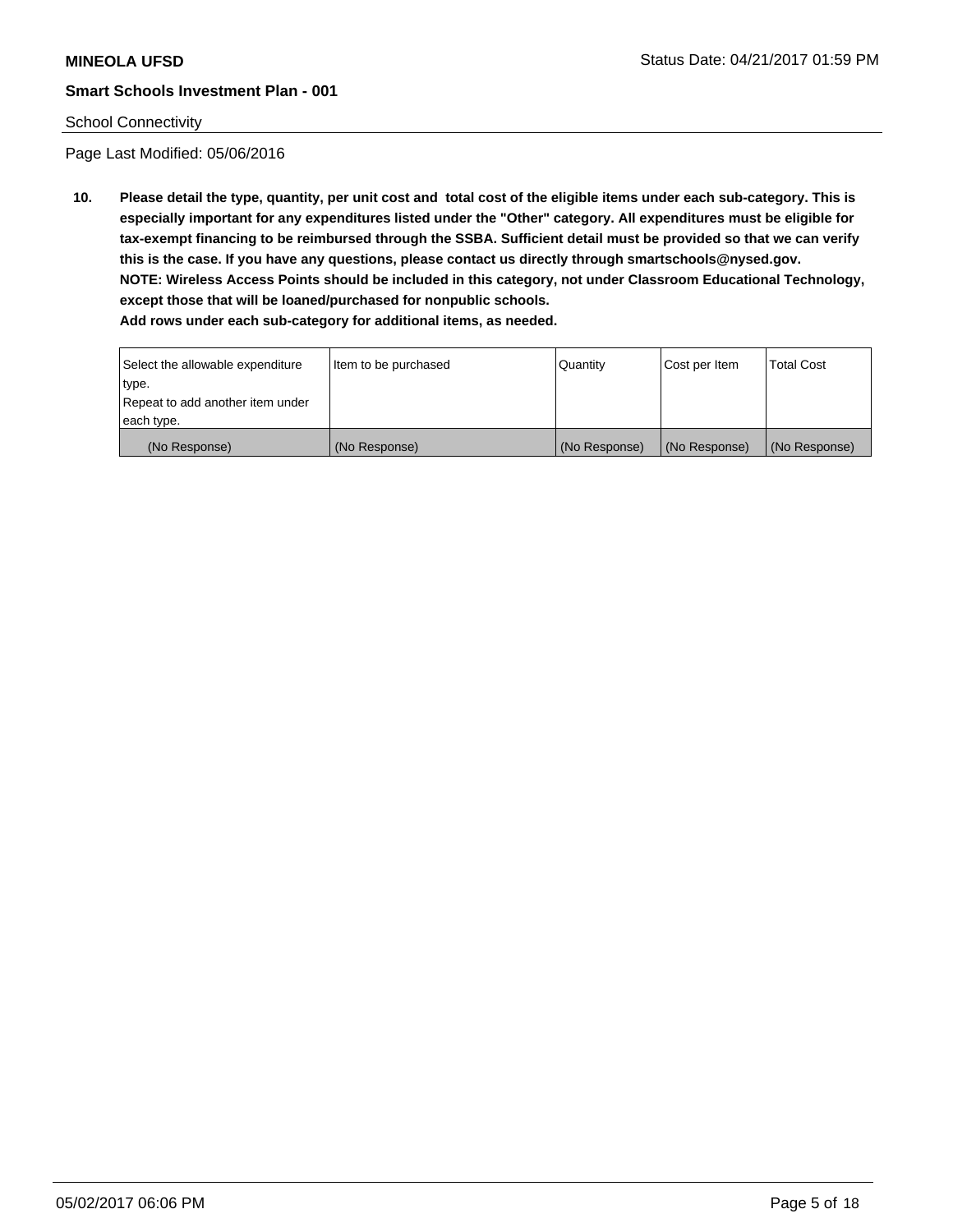Community Connectivity (Broadband and Wireless)

Page Last Modified: 05/06/2016

### **Group 1**

**1. Describe how you intend to use Smart Schools Bond Act funds for high-speed broadband and/or wireless connectivity projects in the community.**

(No Response)

**2. Please describe how the proposed project(s) will promote student achievement and increase student and/or staff access to the Internet in a manner that enhances student learning and/or instruction outside of the school day and/or school building.**

(No Response)

**3. Community connectivity projects must comply with all the necessary local building codes and regulations (building and related permits are not required prior to plan submission).**

 $\Box$  I certify that we will comply with all the necessary local building codes and regulations.

**4. Please describe the physical location of the proposed investment.**

(No Response)

**5. Please provide the initial list of partners participating in the Community Connectivity Broadband Project, along with their Federal Tax Identification (Employer Identification) number.**

| <b>Project Partners</b> | <sup>I</sup> Federal ID # |
|-------------------------|---------------------------|
| (No Response)           | (No Response)             |

**6. If you are submitting an allocation for Community Connectivity, complete this table. Note that the calculated Total at the bottom of the table must equal the Total allocation for this category that you entered in the SSIP Overview overall budget.**

|                                    | Sub-Allocation |
|------------------------------------|----------------|
| Network/Access Costs               | (No Response)  |
| Outside Plant Costs                | (No Response)  |
| <b>Tower Costs</b>                 | (No Response)  |
| <b>Customer Premises Equipment</b> | (No Response)  |
| <b>Professional Services</b>       | (No Response)  |
| Testing                            | (No Response)  |
| <b>Other Upfront Costs</b>         | (No Response)  |
| <b>Other Costs</b>                 | (No Response)  |
| Totals:                            | 0              |

**7. Please detail the type, quantity, per unit cost and total cost of the eligible items under each sub-category. This is especially important for any expenditures listed under the "Other" category. All expenditures must be capital-bond eligible to be reimbursed through the SSBA. If you have any questions, please contact us directly through smartschools@nysed.gov.**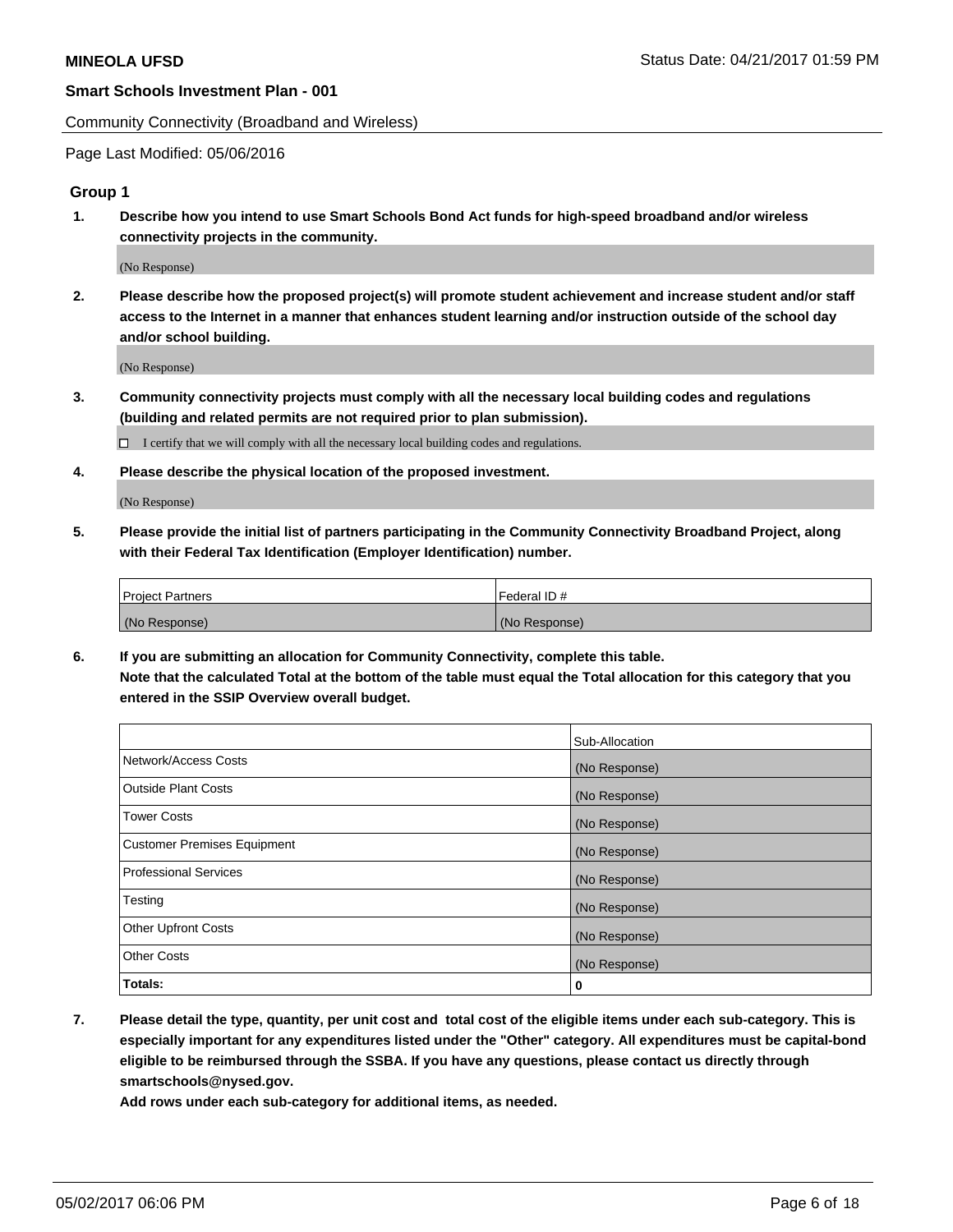Community Connectivity (Broadband and Wireless)

Page Last Modified: 05/06/2016

| Select the allowable expenditure | Item to be purchased | Quantity      | Cost per Item | <b>Total Cost</b> |
|----------------------------------|----------------------|---------------|---------------|-------------------|
| type.                            |                      |               |               |                   |
| Repeat to add another item under |                      |               |               |                   |
| each type.                       |                      |               |               |                   |
| (No Response)                    | (No Response)        | (No Response) | (No Response) | (No Response)     |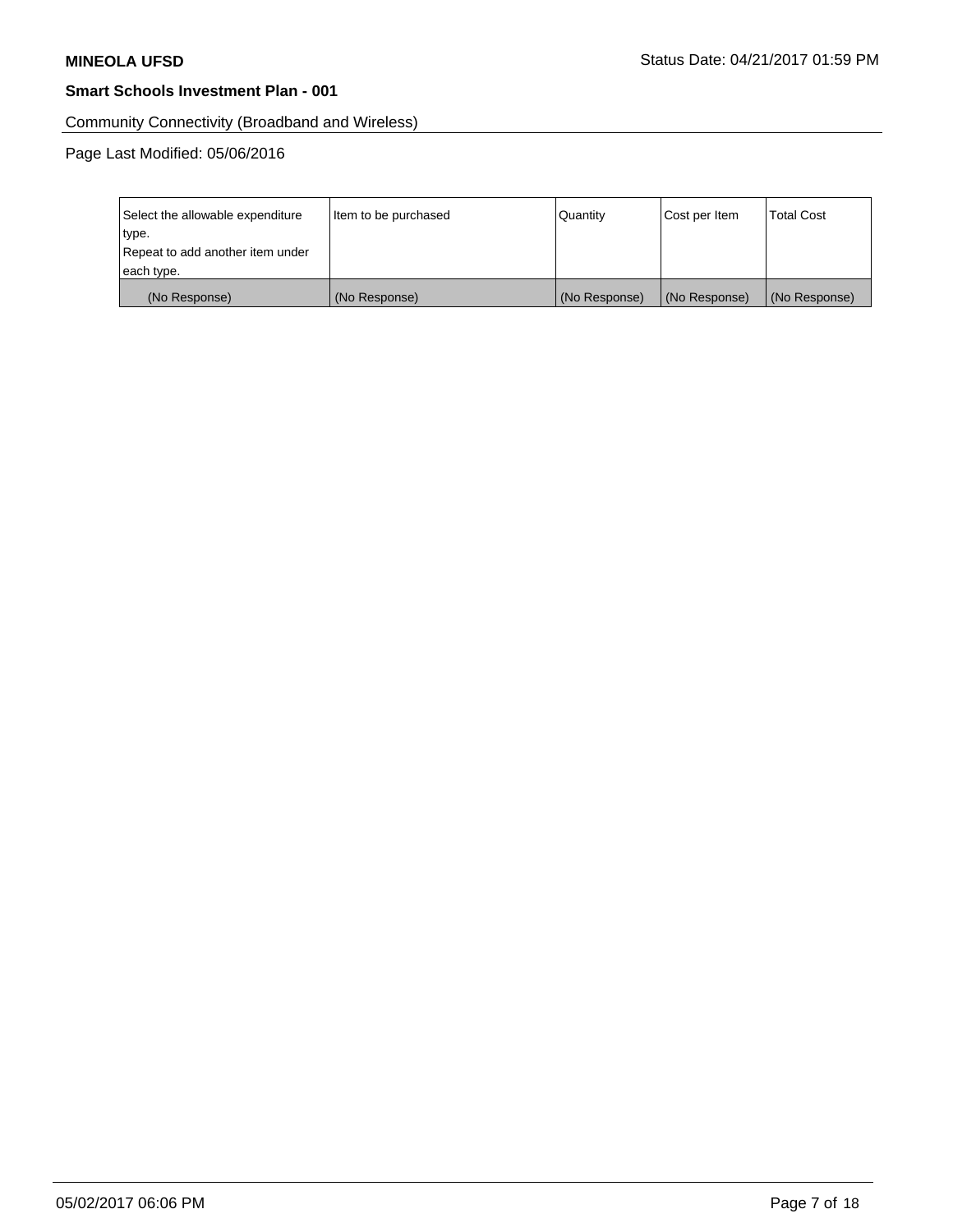### Classroom Learning Technology

Page Last Modified: 05/06/2016

## **Questions**

**1. In order for students and faculty to receive the maximum benefit from the technology made available under the Smart Schools Bond Act, their school buildings must possess sufficient connectivity infrastructure to ensure that devices can be used during the school day. Smart Schools Investment Plans must demonstrate that sufficient infrastructure that meets the Federal Communications Commission's 100 Mbps per 1,000 students standard currently exists in the buildings where new devices will be deployed, or is a planned use of a portion of Smart Schools Bond Act funds, or is under development through another funding source.**

**Smart Schools Bond Act funds used for technology infrastructure or classroom technology investments must increase the number of school buildings that meet or exceed the minimum speed standard of 100 Mbps per 1,000 students and staff within 12 months. This standard may be met on either a contracted 24/7 firm service or a "burstable" capability. If the standard is met under the burstable criteria, it must be:**

- **1. Specifically codified in a service contract with a provider, and**
- **2. Guaranteed to be available to all students and devices as needed, particularly during periods of high demand, such as computer-based testing (CBT) periods.**

**Please describe how your district already meets or is planning to meet this standard within 12 months of plan submission.**

(No Response)

- **1a. If a district believes that it will be impossible to meet this standard within 12 months, it may apply for a waiver of this requirement, as described on the Smart Schools website. The waiver must be filed and approved by SED prior to submitting this survey.**
	- $\Box$  By checking this box, you are certifying that the school district has an approved waiver of this requirement on file with the New York State Education Department.

### **2. Connectivity Speed Calculator (Required)**

|                         | l Number of<br>Students | Multiply by<br>100 Kbps | Divide by 1000   Current Speed<br>to Convert to<br>Required<br>Speed in Mb | lin Mb           | Expected<br>Speed to be<br>Attained Within Required<br>12 Months | <b>Expected Date</b><br>When<br>Speed Will be<br>Met |
|-------------------------|-------------------------|-------------------------|----------------------------------------------------------------------------|------------------|------------------------------------------------------------------|------------------------------------------------------|
| <b>Calculated Speed</b> | (No<br>Response)        | (No Response)           | (No<br>Response)                                                           | (No<br>Response) | (No<br>Response)                                                 | (No<br>Response)                                     |

**3. If the district wishes to have students and staff access the Internet from wireless devices within the school building, or in close proximity to it, it must first ensure that it has a robust Wi-Fi network in place that has sufficient bandwidth to meet user demand.**

**Please describe how you have quantified this demand and how you plan to meet this demand.**

(No Response)

**4. All New York State public school districts are required to complete and submit an Instructional Technology Plan survey to the New York State Education Department in compliance with Section 753 of the Education Law and per Part 100.12 of the Commissioner's Regulations.**

**Districts that include educational technology purchases as part of their Smart Schools Investment Plan must have a submitted and approved Instructional Technology Plan survey on file with the New York State Education Department.**

 $\Box$  By checking this box, you are certifying that the school district has an approved Instructional Technology Plan survey on file with the New York State Education Department.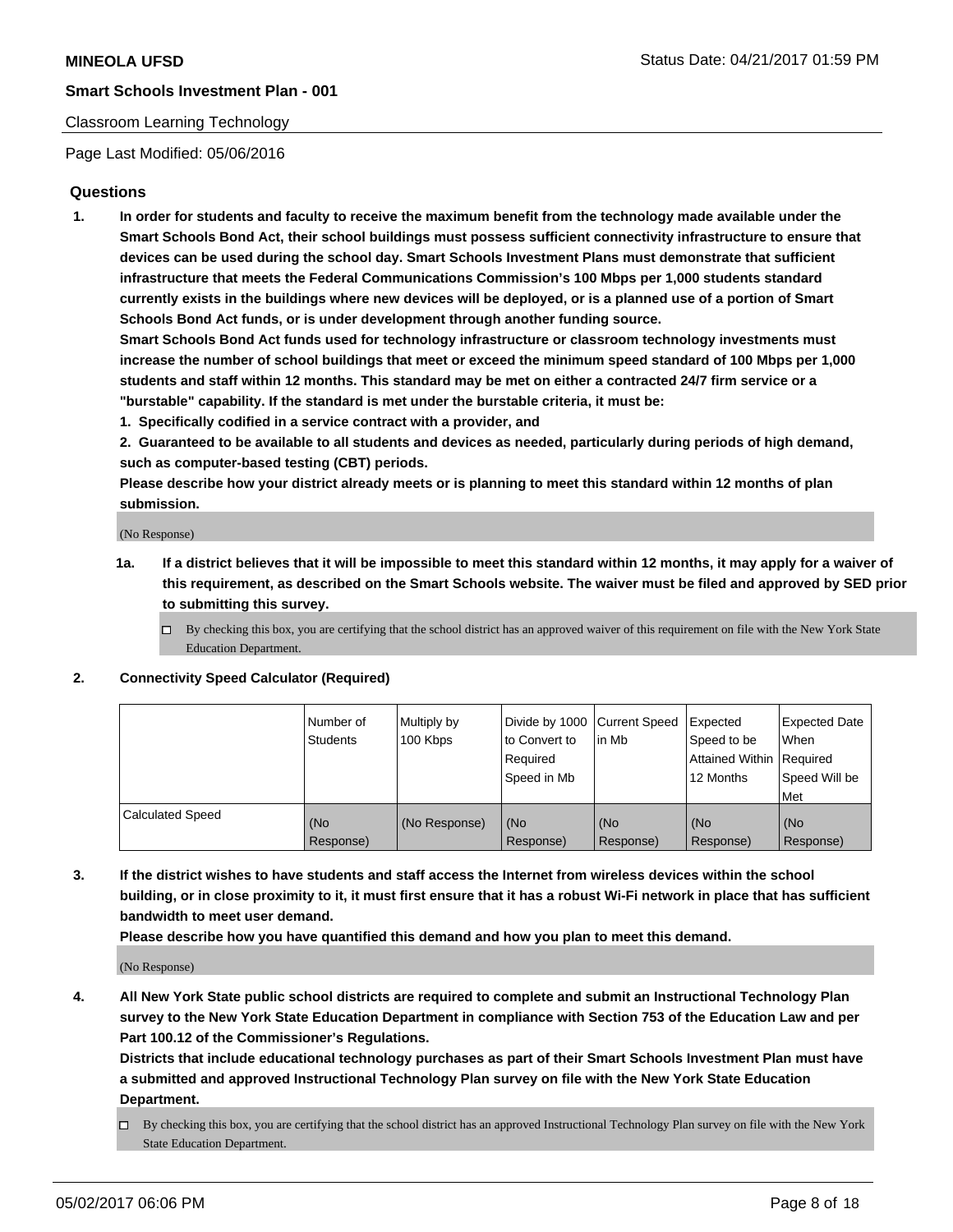#### Classroom Learning Technology

Page Last Modified: 05/06/2016

**5. Describe the devices you intend to purchase and their compatibility with existing or planned platforms or systems. Specifically address the adequacy of each facility's electrical, HVAC and other infrastructure necessary to install and support the operation of the planned technology.**

(No Response)

- **6. Describe how the proposed technology purchases will:**
	- **> enhance differentiated instruction;**
	- **> expand student learning inside and outside the classroom;**
	- **> benefit students with disabilities and English language learners; and**
	- **> contribute to the reduction of other learning gaps that have been identified within the district.**

**The expectation is that districts will place a priority on addressing the needs of students who struggle to succeed in a rigorous curriculum. Responses in this section should specifically address this concern and align with the district's Instructional Technology Plan (in particular Question 2 of E. Curriculum and Instruction: "Does the district's instructional technology plan address the needs of students with disabilities to ensure equitable access to instruction, materials and assessments?" and Question 3 of the same section: "Does the district's instructional technology plan address the provision of assistive technology specifically for students with disabilities to ensure access to and participation in the general curriculum?"**

(No Response)

**7. Where appropriate, describe how the proposed technology purchases will enhance ongoing communication with parents and other stakeholders and help the district facilitate technology-based regional partnerships, including distance learning and other efforts.**

(No Response)

**8. Describe the district's plan to provide professional development to ensure that administrators, teachers and staff can employ the technology purchased to enhance instruction successfully.**

**Note: This response should be aligned and expanded upon in accordance with your district's response to Question 1 of F. Professional Development of your Instructional Technology Plan: "Please provide a summary of professional development offered to teachers and staff, for the time period covered by this plan, to support technology to enhance teaching and learning. Please include topics, audience and method of delivery within your summary."**

(No Response)

- **9. Districts must contact the SUNY/CUNY teacher preparation program that supplies the largest number of the district's new teachers to request advice on innovative uses and best practices at the intersection of pedagogy and educational technology.**
	- By checking this box, you certify that you have contacted the SUNY/CUNY teacher preparation program that supplies the largest number of your new teachers to request advice on these issues.
	- **9a. Please enter the name of the SUNY or CUNY Institution that you contacted.**

(No Response)

**9b. Enter the primary Institution phone number.**

(No Response)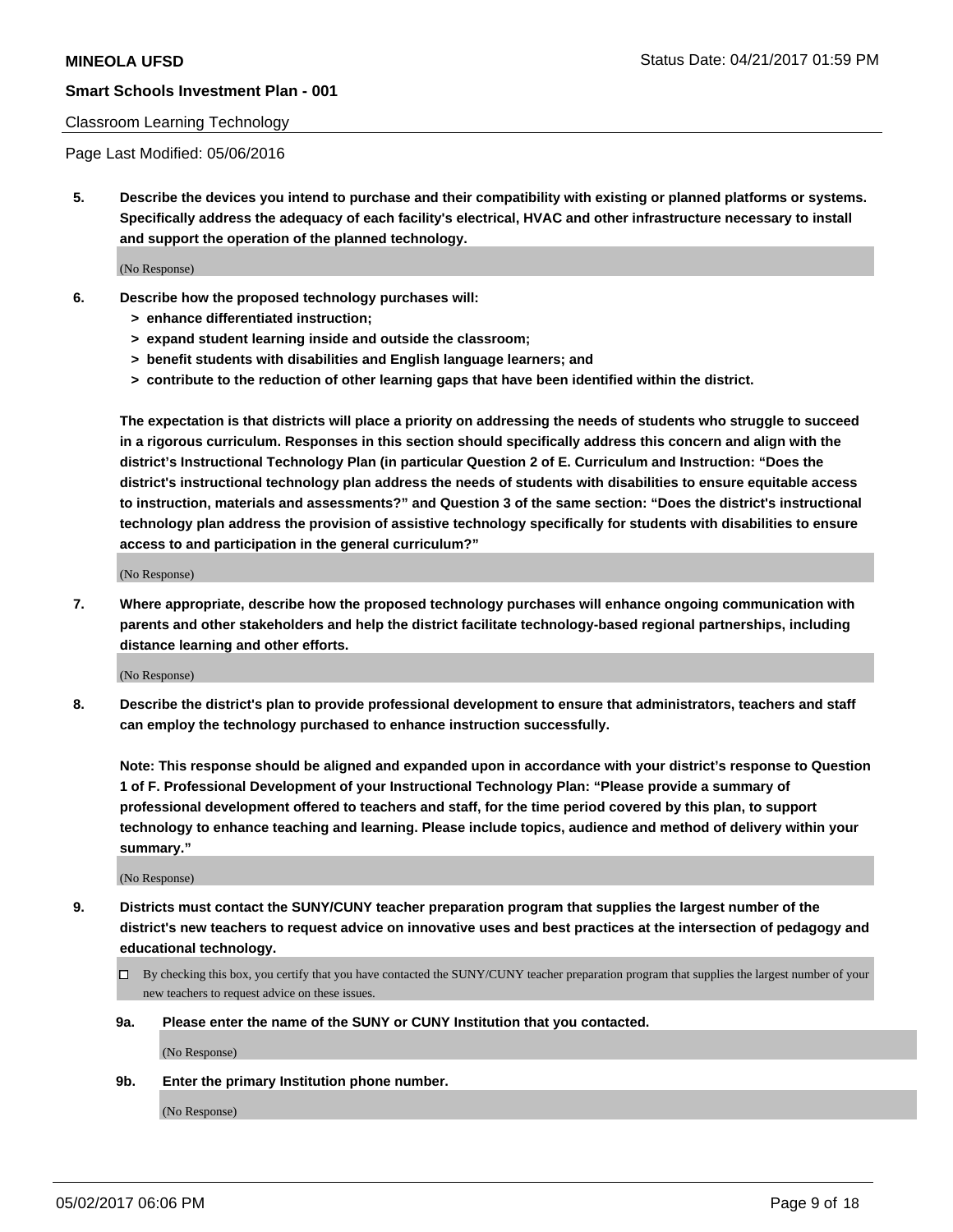### Classroom Learning Technology

Page Last Modified: 05/06/2016

**9c. Enter the name of the contact person with whom you consulted and/or will be collaborating with on innovative uses of technology and best practices.**

(No Response)

**10. A district whose Smart Schools Investment Plan proposes the purchase of technology devices and other hardware must account for nonpublic schools in the district.**

**Are there nonpublic schools within your school district?**

Yes

 $\square$  No

**11. Nonpublic Classroom Technology Loan Calculator**

**The Smart Schools Bond Act provides that any Classroom Learning Technology purchases made using Smart Schools funds shall be lent, upon request, to nonpublic schools in the district. However, no school district shall be required to loan technology in amounts greater than the total obtained and spent on technology pursuant to the Smart Schools Bond Act and the value of such loan may not exceed the total of \$250 multiplied by the nonpublic school enrollment in the base year at the time of enactment.**

**See:**

**http://www.p12.nysed.gov/mgtserv/smart\_schools/docs/Smart\_Schools\_Bond\_Act\_Guidance\_04.27.15\_Final.pdf.**

|                                       | 1. Classroom   | l 2. Public   | 3. Nonpublic | l 4. Sum of | 15. Total Per                                                                                 | 6. Total       |
|---------------------------------------|----------------|---------------|--------------|-------------|-----------------------------------------------------------------------------------------------|----------------|
|                                       | Technology     | Enrollment    | Enrollment   | Public and  | Pupil Sub-                                                                                    | Nonpublic Loan |
|                                       | Sub-allocation | $(2014 - 15)$ | $(2014-15)$  | l Nonpublic | allocation                                                                                    | Amount         |
|                                       |                |               |              | Enrollment  |                                                                                               |                |
| Calculated Nonpublic Loan<br>  Amount |                |               |              |             | (No Response)   (No Response)   (No Response)   (No Response)   (No Response)   (No Response) |                |

**12. To ensure the sustainability of technology purchases made with Smart Schools funds, districts must demonstrate a long-term plan to maintain and replace technology purchases supported by Smart Schools Bond Act funds. This sustainability plan shall demonstrate a district's capacity to support recurring costs of use that are ineligible for Smart Schools Bond Act funding such as device maintenance, technical support, Internet and wireless fees, maintenance of hotspots, staff professional development, building maintenance and the replacement of incidental items. Further, such a sustainability plan shall include a long-term plan for the replacement of purchased devices and equipment at the end of their useful life with other funding sources.**

 $\Box$  By checking this box, you certify that the district has a sustainability plan as described above.

**13. Districts must ensure that devices purchased with Smart Schools Bond funds will be distributed, prepared for use, maintained and supported appropriately. Districts must maintain detailed device inventories in accordance with generally accepted accounting principles.**

By checking this box, you certify that the district has a distribution and inventory management plan and system in place.

**14. If you are submitting an allocation for Classroom Learning Technology complete this table. Note that the calculated Total at the bottom of the table must equal the Total allocation for this category that you entered in the SSIP Overview overall budget.**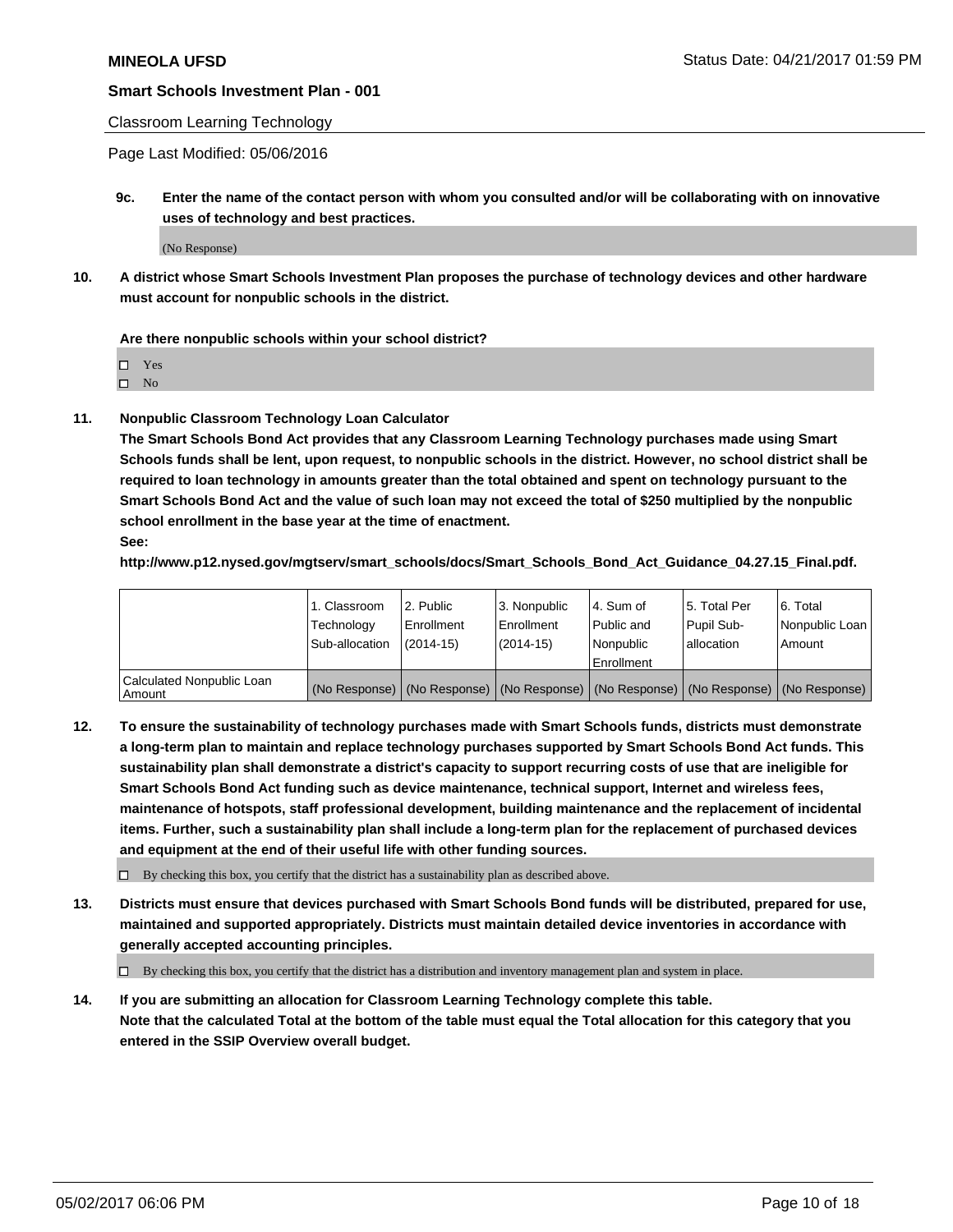## Classroom Learning Technology

Page Last Modified: 05/06/2016

|                          | Sub-Allocation |
|--------------------------|----------------|
| Interactive Whiteboards  | (No Response)  |
| Computer Servers         | (No Response)  |
| <b>Desktop Computers</b> | (No Response)  |
| <b>Laptop Computers</b>  | (No Response)  |
| <b>Tablet Computers</b>  | (No Response)  |
| <b>Other Costs</b>       | (No Response)  |
| Totals:                  | 0              |

**15. Please detail the type, quantity, per unit cost and total cost of the eligible items under each sub-category. This is especially important for any expenditures listed under the "Other" category. All expenditures must be capital-bond eligible to be reimbursed through the SSBA. If you have any questions, please contact us directly through smartschools@nysed.gov.**

**Please specify in the "Item to be Purchased" field which specific expenditures and items are planned to meet the district's nonpublic loan requirement, if applicable.**

**NOTE: Wireless Access Points that will be loaned/purchased for nonpublic schools should ONLY be included in this category, not under School Connectivity, where public school districts would list them.**

| Select the allowable expenditure | Iltem to be Purchased | Quantity      | Cost per Item | <b>Total Cost</b> |
|----------------------------------|-----------------------|---------------|---------------|-------------------|
| type.                            |                       |               |               |                   |
| Repeat to add another item under |                       |               |               |                   |
| each type.                       |                       |               |               |                   |
| (No Response)                    | (No Response)         | (No Response) | (No Response) | (No Response)     |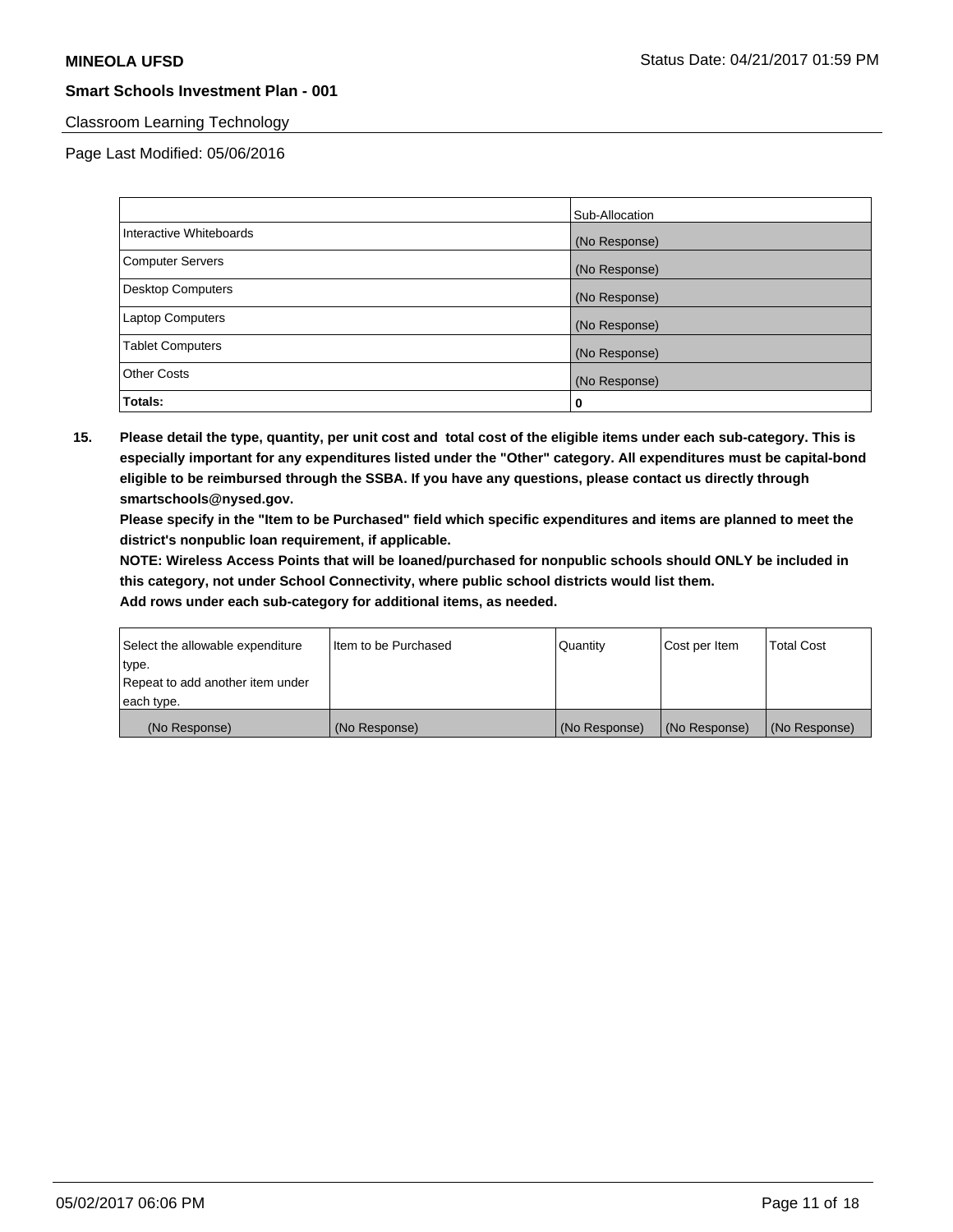#### Pre-Kindergarten Classrooms

Page Last Modified: 03/29/2017

## **Group 1**

**1. Provide information regarding how and where the district is currently serving pre-kindergarten students and justify the need for additional space with enrollment projections over 3 years.**

Mineola would like to expand its 1/2 day program to full day. In order to do that we will need additional classroom space. We plan to spend the SMART bond monies to renovate an old cafeteria in the Hampton Street School into 3 pre-k classroom to accomplish this goal. This additional space, couple with another renovation in our Meadow Drive school will allow us to double the capacity of our pre-K program. Enrollment past and projected-

2013-2014, 147 students 2014-2015, 159 students, 2016-2017 176 students. By increasing the availabity of full day pre-K we anticpate the enrollment to jump 2017-2018 195 students 2018-19 210 students 2019-2020 220 students

- **2. Describe the district's plan to construct, enhance or modernize education facilities to accommodate prekindergarten programs. Such plans must include:**
	- **Specific descriptions of what the district intends to do to each space;**
	- **An affirmation that pre-kindergarten classrooms will contain a minimum of 900 square feet per classroom;**
	- **The number of classrooms involved;**
	- **The approximate construction costs per classroom; and**
	- **Confirmation that the space is district-owned or has a long-term lease that exceeds the probable useful life of the improvements.**

Plans are submitted to SED and awaiting approval. SED no. 28-04-10-03-0-003-021 Drawing nos. A101, A104

The district has already received voter approval for a Capital reserve expenditure for a new cafeteria at the Hampton Street school. Once the new cafeteria is constructed we wish to convert the old space into 3 pre-k classroom

The space at Hampton Street School is owned by the District and there is no plan to close the building. The project involves converting the old cafeteria into 3 1,000 Square foot classrooms with bathrooms for pre-K students. The approximate cost to create all three rooms is \$575,000

**3. Smart Schools Bond Act funds may only be used for capital construction costs. Describe the type and amount of additional funds that will be required to support ineligible ongoing costs (e.g. instruction, supplies) associated with any additional pre-kindergarten classrooms that the district plans to add.**

Salaries of teachers as well as additional materials and supplies will be calculated in eth District's annual budget allocations

**4. All plans and specifications for the erection, repair, enlargement or remodeling of school buildings in any public school district in the State must be reviewed and approved by the Commissioner. Districts that plan capital projects using their Smart Schools Bond Act funds will undergo a Preliminary Review Process by the Office of Facilities Planning.**

**Please indicate on a separate row each project number given to you by the Office of Facilities Planning.**

| <b>Project Number</b> |  |
|-----------------------|--|
| 28-04-10-03-0-003-021 |  |

**5. If you have made an allocation for Pre-Kindergarten Classrooms, complete this table. Note that the calculated Total at the bottom of the table must equal the Total allocation for this category that you entered in the SSIP Overview overall budget.**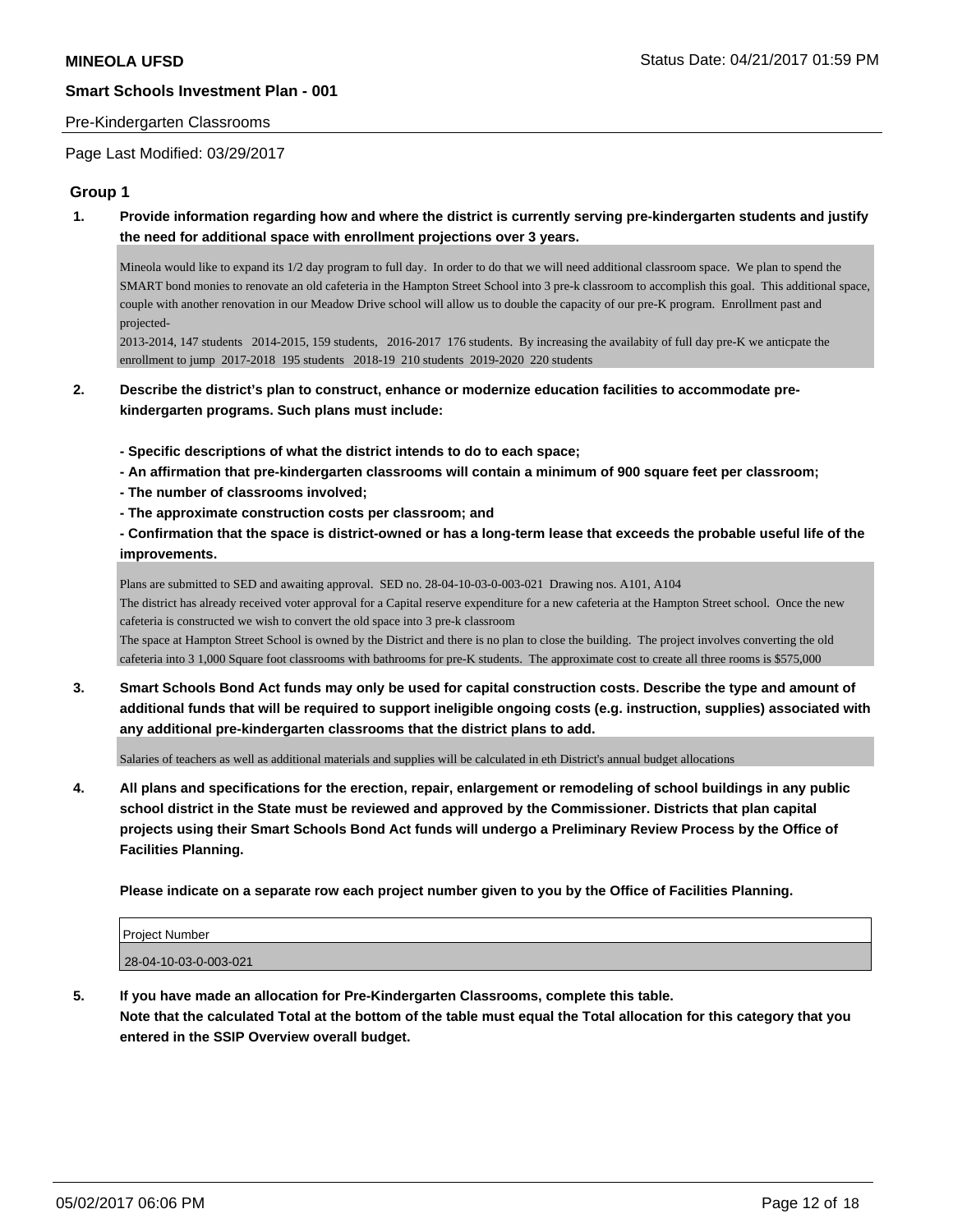# Pre-Kindergarten Classrooms

Page Last Modified: 03/29/2017

|                                          | Sub-Allocation |
|------------------------------------------|----------------|
| Construct Pre-K Classrooms               |                |
| Enhance/Modernize Educational Facilities | 576,879        |
| <b>Other Costs</b>                       |                |
| Totals:                                  | 576,879        |

**6. Please detail the type, quantity, per unit cost and total cost of the eligible items under each sub-category. This is especially important for any expenditures listed under the "Other" category. All expenditures must be capital-bond eligible to be reimbursed through the SSBA. If you have any questions, please contact us directly through smartschools@nysed.gov.**

| Select the allowable expenditure<br>type.<br>Repeat to add another item under | Item to be purchased | Quantity | Cost per Item | <b>Total Cost</b> |
|-------------------------------------------------------------------------------|----------------------|----------|---------------|-------------------|
| each type.                                                                    |                      |          |               |                   |
| Enhance/Modernize<br><b>Educational Facilities</b>                            | plumbing             |          | 124,500       | 124,500           |
| Enhance/Modernize<br><b>Educational Facilities</b>                            | electrical           |          | 33,000        | 33,000            |
| Enhance/Modernize<br><b>Educational Facilities</b>                            | <b>HVAC</b>          |          | 69,000        | 69,000            |
| Enhance/Modernize<br><b>Educational Facilities</b>                            | finishes             |          | 250,379       | 250,379           |
| Enhance/Modernize<br><b>Educational Facilities</b>                            | masonry              |          | 100,000       | 100,000           |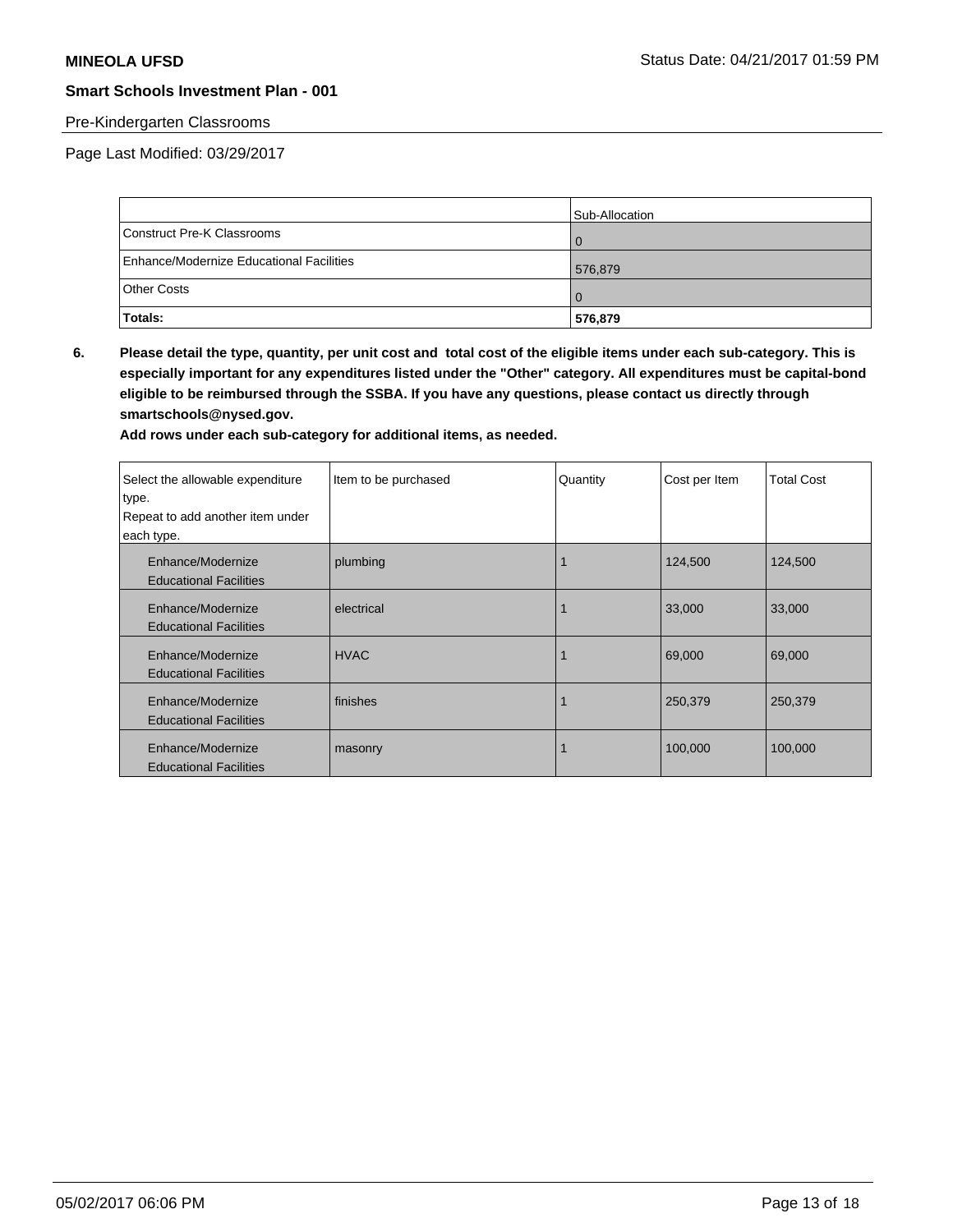#### Replace Transportable Classrooms

Page Last Modified: 03/29/2017

## **Group 1**

**1. Describe the district's plan to construct, enhance or modernize education facilities to provide high-quality instructional space by replacing transportable classrooms.**

(No Response)

**2. All plans and specifications for the erection, repair, enlargement or remodeling of school buildings in any public school district in the State must be reviewed and approved by the Commissioner. Districts that plan capital projects using their Smart Schools Bond Act funds will undergo a Preliminary Review Process by the Office of Facilities Planning.**

**Please indicate on a separate row each project number given to you by the Office of Facilities Planning.**

| Project Number |  |
|----------------|--|
| (No Response)  |  |

**3. For large projects that seek to blend Smart Schools Bond Act dollars with other funds, please note that Smart Schools Bond Act funds can be allocated on a pro rata basis depending on the number of new classrooms built that directly replace transportable classroom units.**

**If a district seeks to blend Smart Schools Bond Act dollars with other funds describe below what other funds are being used and what portion of the money will be Smart Schools Bond Act funds.**

(No Response)

**4. If you have made an allocation for Replace Transportable Classrooms, complete this table. Note that the calculated Total at the bottom of the table must equal the Total allocation for this category that you entered in the SSIP Overview overall budget.**

|                                                | Sub-Allocation |
|------------------------------------------------|----------------|
| Construct New Instructional Space              | (No Response)  |
| Enhance/Modernize Existing Instructional Space | (No Response)  |
| Other Costs                                    | (No Response)  |
| Totals:                                        | $\Omega$       |

**5. Please detail the type, quantity, per unit cost and total cost of the eligible items under each sub-category. This is especially important for any expenditures listed under the "Other" category. All expenditures must be capital-bond eligible to be reimbursed through the SSBA. If you have any questions, please contact us directly through smartschools@nysed.gov.**

| Select the allowable expenditure | Item to be purchased | Quantity      | Cost per Item | <b>Total Cost</b> |
|----------------------------------|----------------------|---------------|---------------|-------------------|
| type.                            |                      |               |               |                   |
| Repeat to add another item under |                      |               |               |                   |
| each type.                       |                      |               |               |                   |
| (No Response)                    | (No Response)        | (No Response) | (No Response) | (No Response)     |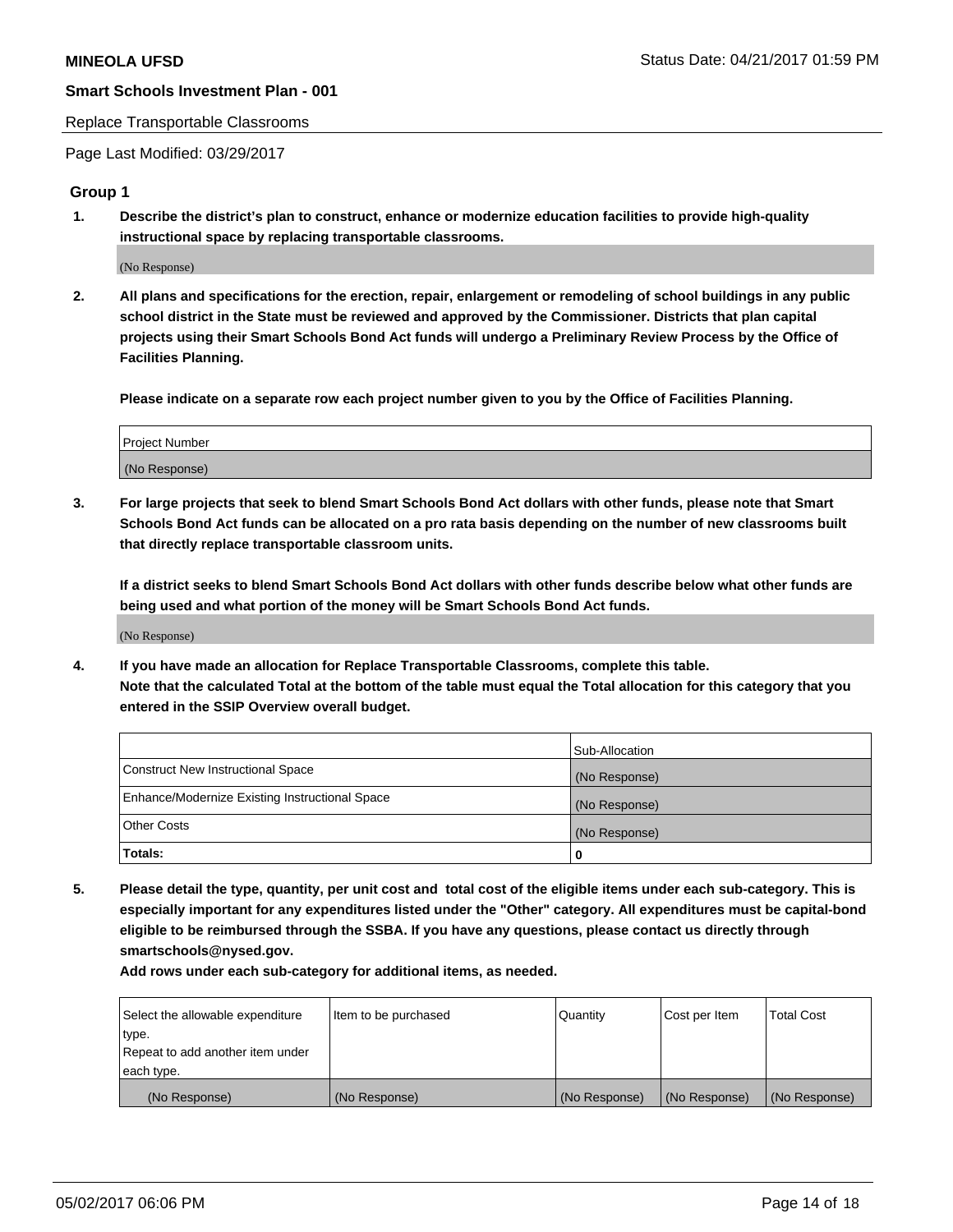### High-Tech Security Features

Page Last Modified: 05/06/2016

# **Group 1**

**1. Describe how you intend to use Smart Schools Bond Act funds to install high-tech security features in school buildings and on school campuses.**

(No Response)

**2. All plans and specifications for the erection, repair, enlargement or remodeling of school buildings in any public school district in the State must be reviewed and approved by the Commissioner. Districts that plan capital projects using their Smart Schools Bond Act funds will undergo a Preliminary Review Process by the Office of Facilities Planning.** 

**Please indicate on a separate row each project number given to you by the Office of Facilities Planning.**

| Project Number |  |
|----------------|--|
|                |  |
| (No Response)  |  |

- **3. Was your project deemed eligible for streamlined Review?**
	- Yes  $\hfill \square$  No
- **4. Include the name and license number of the architect or engineer of record.**

| Name          | License Number |
|---------------|----------------|
| (No Response) | (No Response)  |

**5. If you have made an allocation for High-Tech Security Features, complete this table. Note that the calculated Total at the bottom of the table must equal the Total allocation for this category that you entered in the SSIP Overview overall budget.**

|                                                      | Sub-Allocation |
|------------------------------------------------------|----------------|
| Capital-Intensive Security Project (Standard Review) | (No Response)  |
| Electronic Security System                           | (No Response)  |
| <b>Entry Control System</b>                          | (No Response)  |
| Approved Door Hardening Project                      | (No Response)  |
| <b>Other Costs</b>                                   | (No Response)  |
| Totals:                                              | 0              |

**6. Please detail the type, quantity, per unit cost and total cost of the eligible items under each sub-category. This is especially important for any expenditures listed under the "Other" category. All expenditures must be capital-bond eligible to be reimbursed through the SSBA. If you have any questions, please contact us directly through smartschools@nysed.gov.**

| (No Response)                    | (No Response)        | (No Response) | (No Response) | (No Response)     |
|----------------------------------|----------------------|---------------|---------------|-------------------|
| each type.                       |                      |               |               |                   |
| Repeat to add another item under |                      |               |               |                   |
| type.                            |                      |               |               |                   |
| Select the allowable expenditure | Item to be purchased | Quantity      | Cost per Item | <b>Total Cost</b> |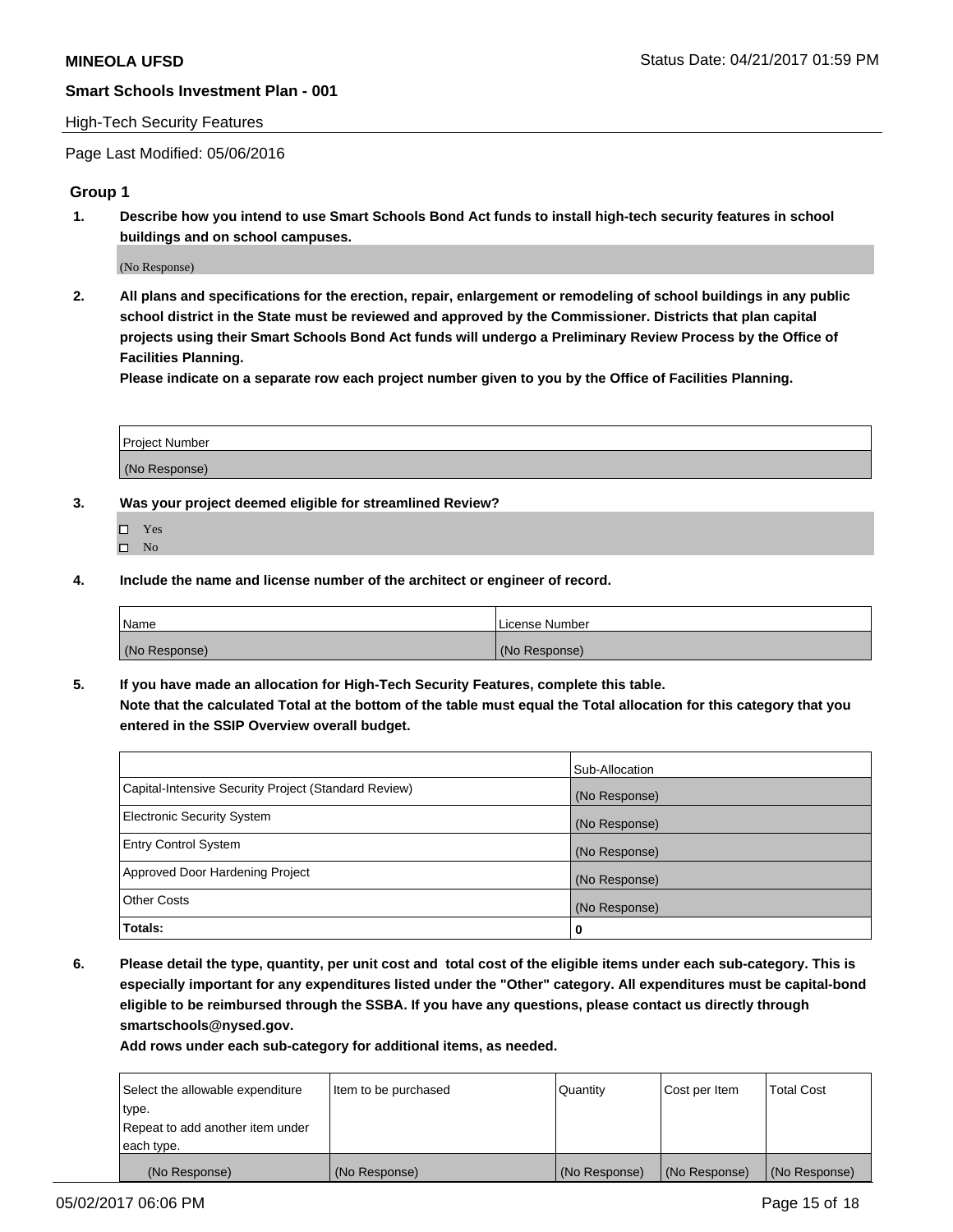High-Tech Security Features

Page Last Modified: 05/06/2016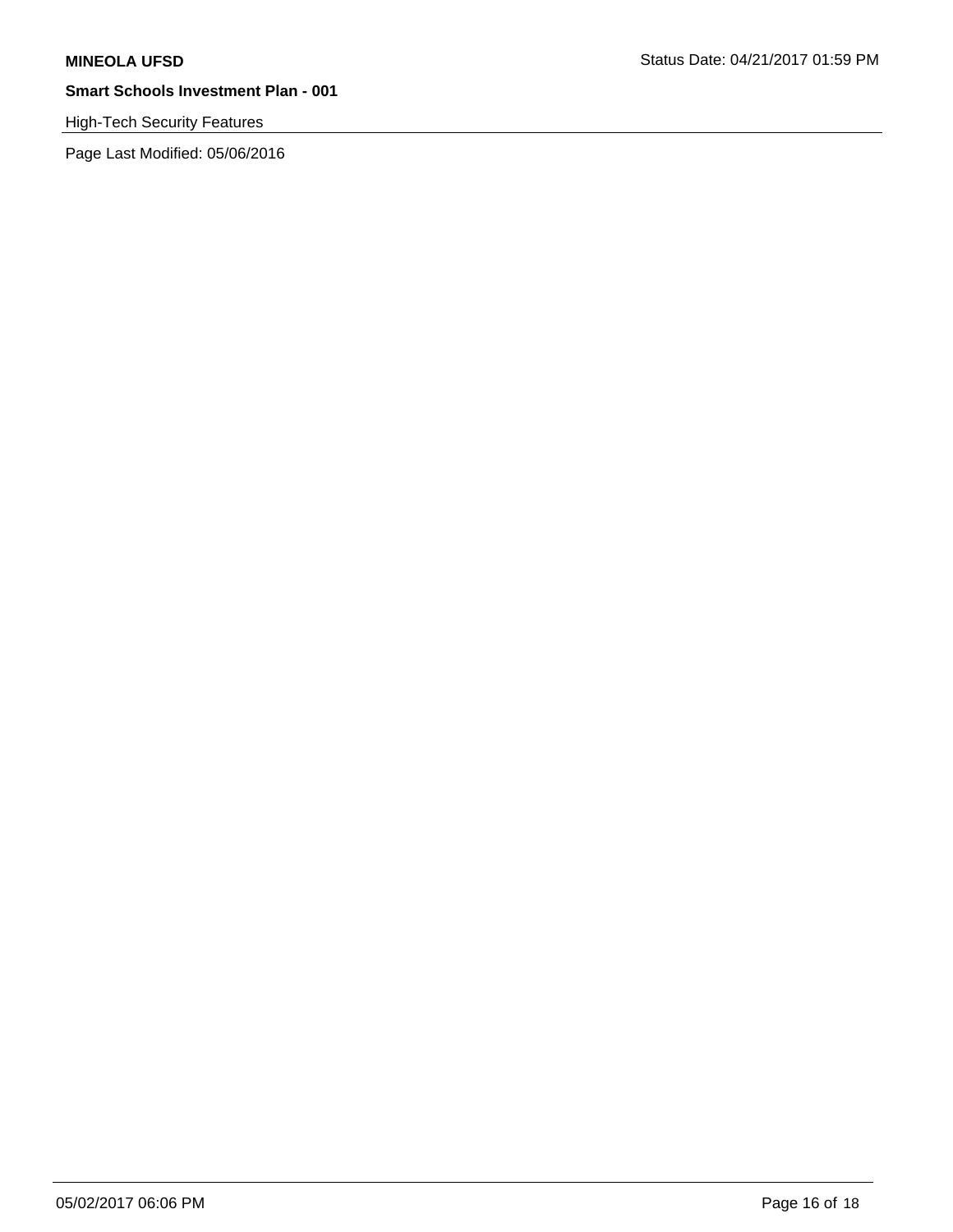Report